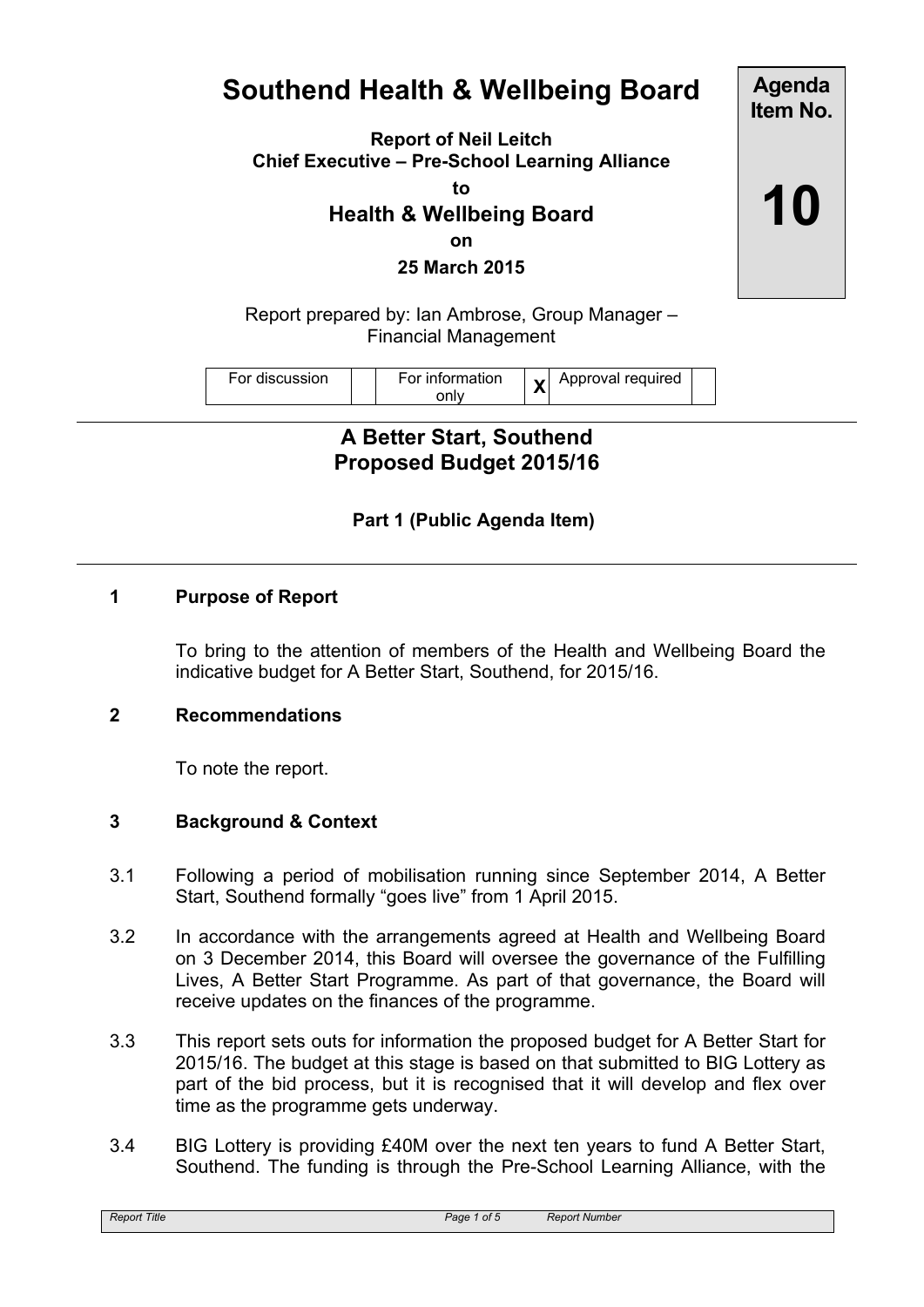Council acting as host. Lottery funding can only be used for A Better Start activities; not as substitute funding for the Council's or wider public bodies statutory functions. The planned draw down of the lottery funding is roughly £4 million per year and will be used to fund the individual projects set out in the bid, together with the staffing and governance structures required to deliver them.

- 3.5 The much larger goal of A Better Start to drive real system change in the way that statutory early years services across all public sector organisations are delivered in Southend; to deliver best possible outcomes for Southend's young children and their parents for the resources we have available. The A Better Start budget is therefore underpinned by the concept of a "bank", whereby over and above the £40m BIG Lottery funding, the Council will be aligning its spending around Early Years and Early Years Public Health. Currently the Council spends approximately £3.6 M per year on Early Years Provision in the target wards. It is estimated that Public Health England spends about £500,000 on 0 – 3 Public Health responsibilities in Southend; as part of the wider 0 – 5 public health responsibilities to be transferred to the Council later this year. It is an aspiration that, and a challenge to, partner organisations in Southend to similarly align their budgets where they spend on the same population going forward; one that it is hoped Health and Wellbeing Board will endorse.
- 3.6 Aligning budgets is not about transferring responsibility. Where the Council aligns its existing service spend alongside the Fulfilling Lives budget, such as its Early Years and early years Public Health funding, oversight of the statutory duties will be maintained by the Director for People, as Director of Children's Services and the Director for Public Health.
- 3.7 The indicative budget is set out graphically and in tabular form below. A more detailed budget and the associated programme of work will be presented to a future meeting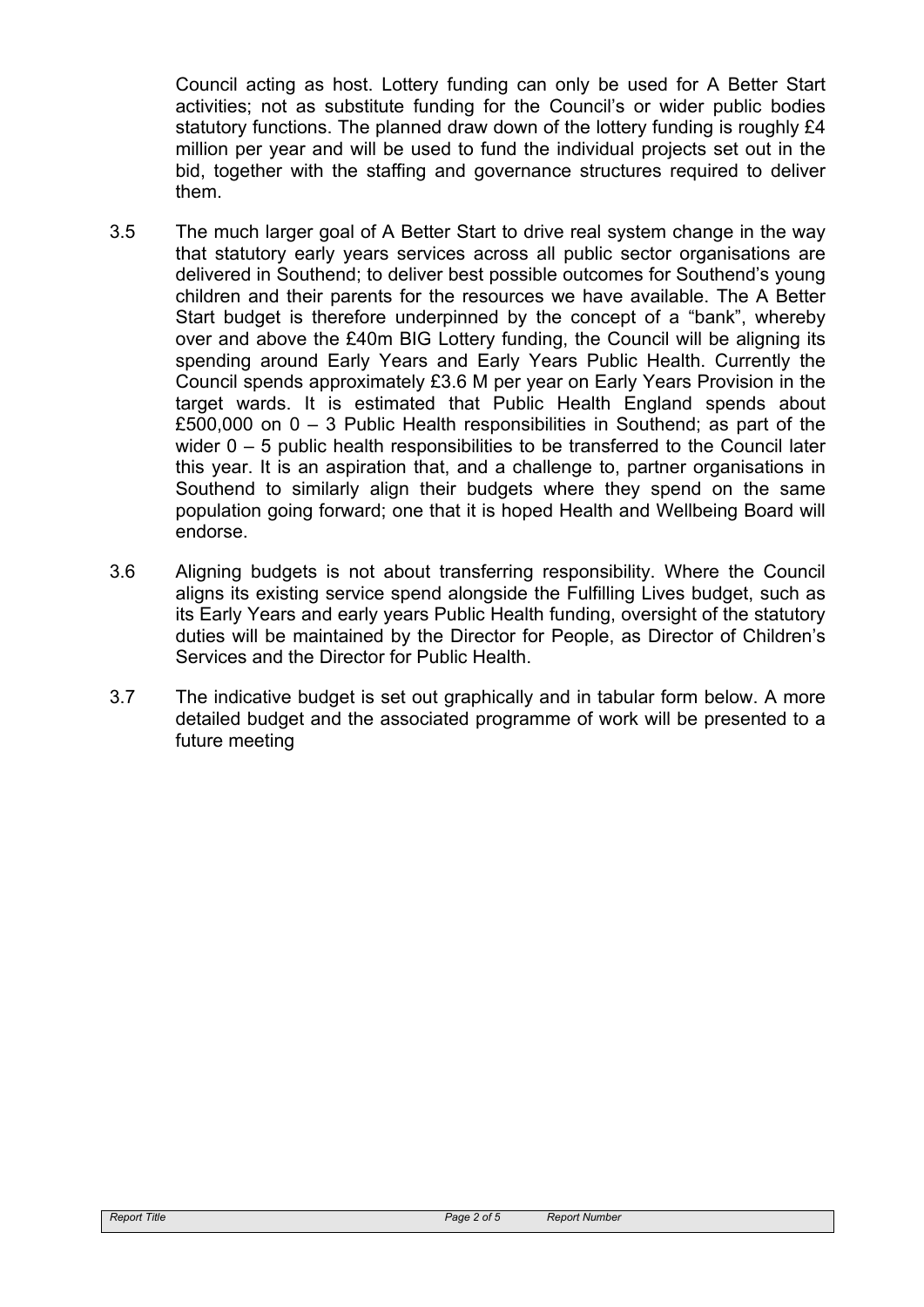

|                                                         | £000  |  |  |  |
|---------------------------------------------------------|-------|--|--|--|
| <b>Lottery Funded</b>                                   |       |  |  |  |
| <b>Management Overheads</b>                             | 212   |  |  |  |
| <b>Project Staff and Running Costs</b>                  | 697   |  |  |  |
| Capital Investment                                      | 640   |  |  |  |
| <b>Centre for Excellence</b>                            | 394   |  |  |  |
| Projects                                                | 2,201 |  |  |  |
|                                                         | 4,144 |  |  |  |
| Southend-on-Sea Borough Council<br><b>Aligned Spend</b> |       |  |  |  |
| <b>Early Years</b>                                      | 3,588 |  |  |  |
| <b>Early Years Public Health</b>                        | 513   |  |  |  |

| <b>Total Better Start</b> | 8,245 |
|---------------------------|-------|

## **4 Health & Wellbeing Board Priorities / Added Value**

4.1 A Better Start contributes to delivering HWB Strategy Ambitions in the following ways

**4,101**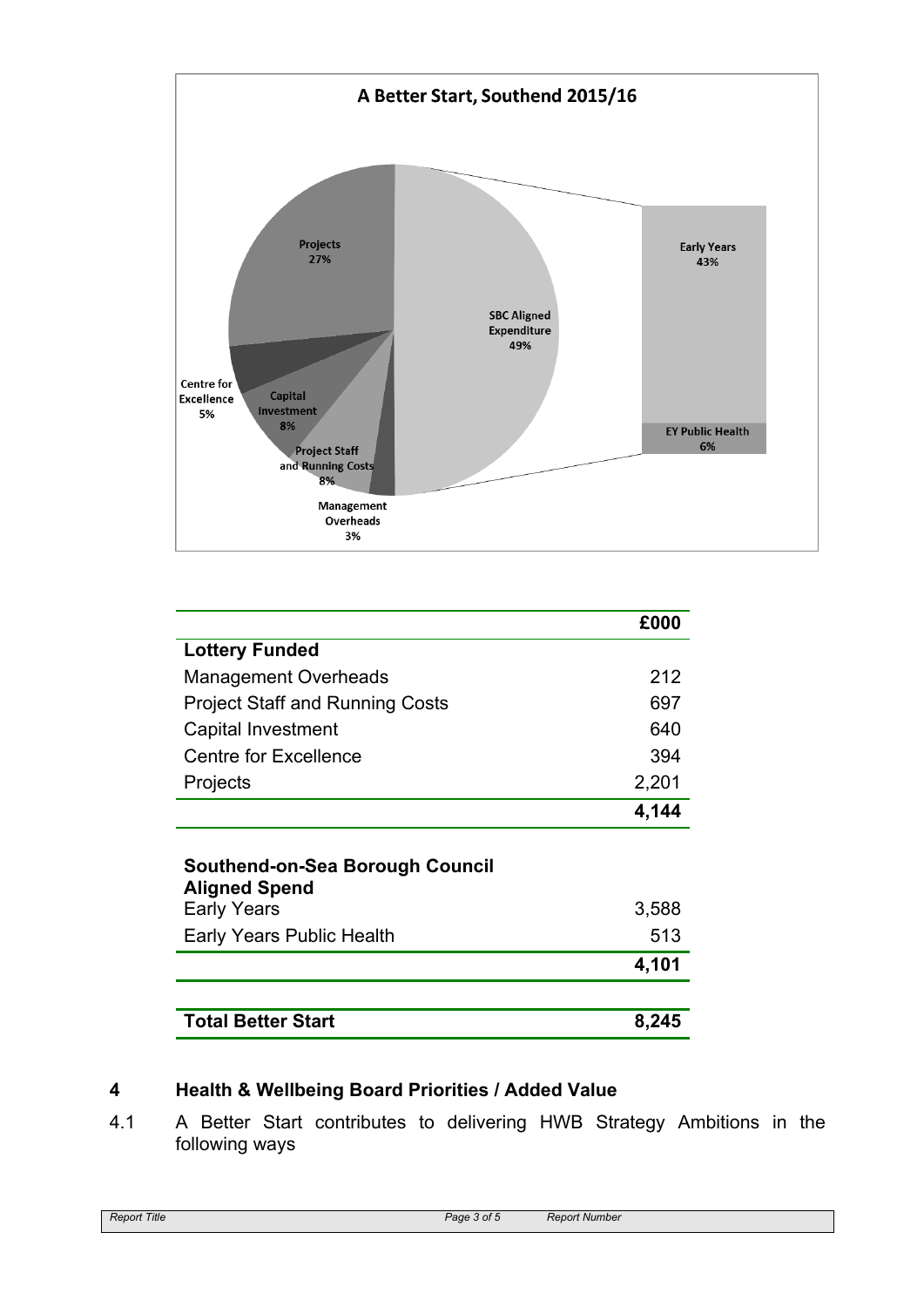- 4.2 Ambition 1 a positive start in life. With the emphasis on early universal prevention, A Better Start will be aiming to give young children and their parents the best possible start in life.
- 4.3 Ambition 2 Promoting Healthy Lifestyles and Ambition 7 Protecting Health. Diet and nutrition is one of the priority lottery outcomes, stressing the importance of good nutrition and physical activity in the prenatal period and early years as the basis for lifelong good health. The social and emotional wellbeing of the child is also a priority outcome with nurturing and loving family environment and an enriched early years' experience, leading to positive, supportive secure relationships
- 4.4 Ambition 3 Improving Mental Health. A main stream through the planned work of A Better Start concentrates on perinatal mental health; the mental health of the mother both pre and post birth, and its importance to better outcomes for the child.
- 4.5 Ambition 4 a safer population. It is recognised that pregnancy can be a time of increased domestic violence. One of the A Better Start projects will look to help professional improve safeguarding and child protection performance, and also to work directly with those affected by domestic violence.
- 4.6 Ambition 8 Housing and Ambition 9 Maximising Opportunity. Overarching A Better Start, Southend is the drive to improve the readiness for school of each child, and to help build community resilience where communities in Southend are self-supporting, influence change and take control of their families' lives, with raised aspiration for their children's future.
- 4.7 A Better Start, Southend is not a stand-alone activity. It sits amongst a wealth of existing services, initiatives, programmes and proposals such as Streets Ahead, the Better Care Fund, Social Care & Health Integration, Pioneer Programme, Schools, etc etc: A Better Start will need to be integrated into everything we do for children and families
- 4.8 A Better Start, Southend is therefore directly working with and for the HWB added value outcomes of;

a)Increased physical activity (prevention) b)Increased aspiration & opportunity (addressing inequality) c)Increased personal responsibility/participation (sustainability)

## **5 Reasons for Recommendations**

5.1 As part of its governance role, Health and Wellbeing Board will have oversight of the A Better Start, Southend budget.

## **6 Financial / Resource Implications**

6.1 As set out in the report and appendix